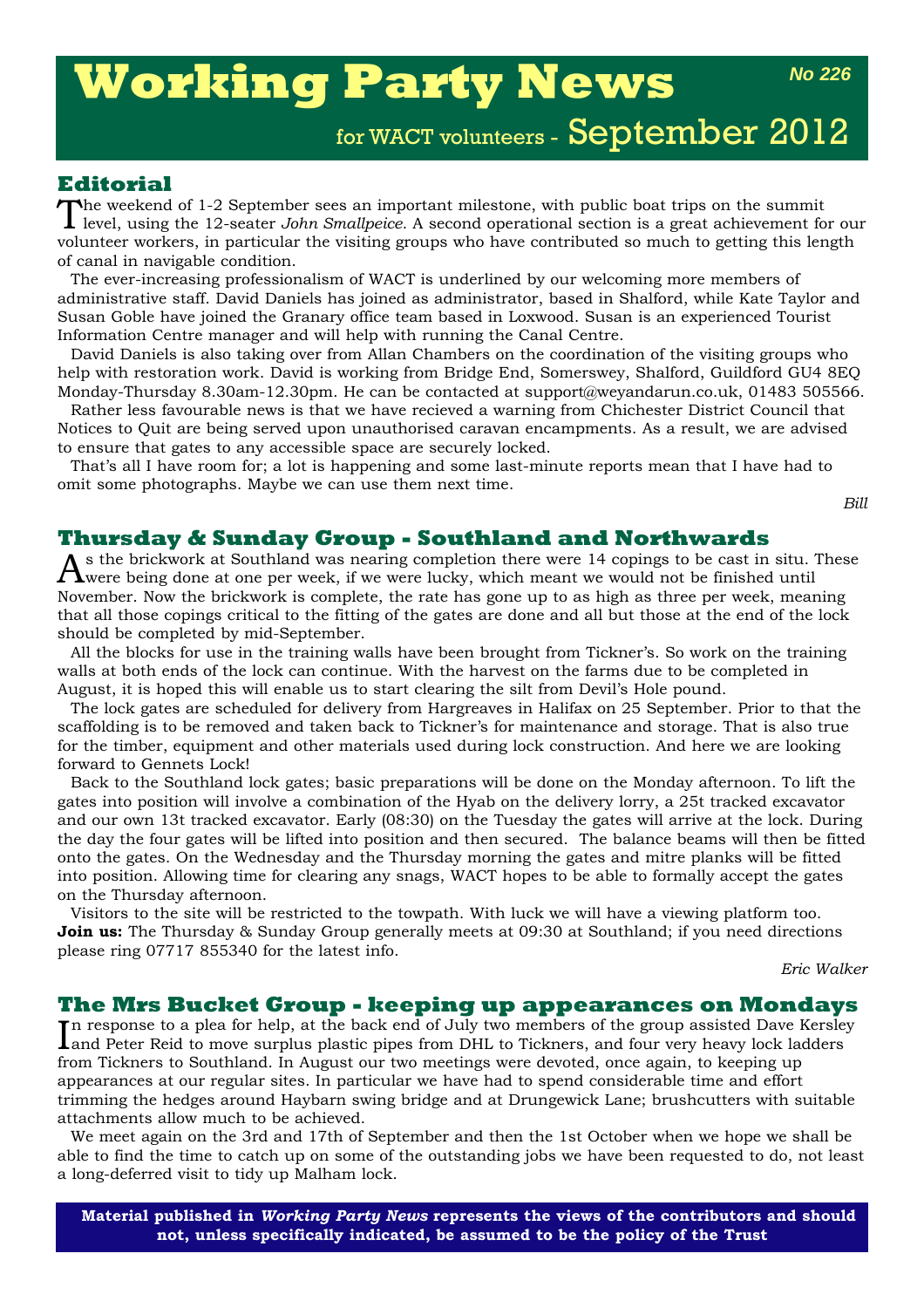Arising from the chats we have during our 'elevenses' and at lunchtimes we seem to be in the dark about what MWWP is up to. Now we know they are doing very valuable work and they put many more hours in than we do, but we would appreciate a report in *WPN*. Can someone in the group press a few buttons on their computer please? *Read on... (Ed)*

*Nick Wood*

#### **Mid Week Working Party**

Sorry, there hasn't been much news and comment coming through from the Mid Week Working Party Over the last couple of months. A lot has been happening, we've been very busy, it's the time of year when people slope off for excursions and expeditions, and these months just seem to come around really quickly.

With the campaign at Ifold Bridge Lane, just to the north of Southland Lock, concluded, attention has been turned to the 'far north'. At Gun's Mouth island lots of sterling work has been accomplished by the visiting weekend work groups, but they don't half leave a mess behind them! Any potentially unsafe trees have now been cut down - we don't want a repeat of last winter's incident - but this has generated a large quantity of felled timber. Potentially saleable, but in the wrong inaccessible place, and not in marketable and man-handlable portions. So MWWP's mission became to slice through the undergrowth, cut the boughs up into bite-sized log-shaped pieces, and transport them across and off the island to a point where they could be stored and sold on (yes, the Chairperson's house is close by). A very labourintensive operation involving 'human chains' and five separate moves - you can get a flavour from the photo that hastily accompanied the June WPN report.

Moving on, the team has been deployed at the 'Hunt Park' site between Shalford and Bramley, clearing on both banks of the Cranleigh Waters. On the east side this has entailed revisiting the general vegetation clearance undertaken in previous years, but also extensive clearing of the line of the proposed new and reinstated fencing between the park and the 'Downs Link' cycleway. Now working from the west bank, overhanging and obstructing trees have been removed from the watercourse and bankside, and an



*The MWWP in recent action; this picture, by Janet Phillips, shows clearance of path and banks above Farnhurst on the Wednesday before the launch of the 'John Smallpeice'*

initial campaign to tackle the large areas of invasive, and seed-ripe, Himalayan Balsam all over this side.

This was also the site of the bid by one of our party for Olympian swimming glory, having inadvertently entered the waters from above. What may have been lacking in style, when compared to previous MWWP contenders, was more than made up for in entertainment value, especially as it was a hot sunny day and he had not brought any change of clothing. UK press conventions constrain the publication of any photos.

For the past month the group has been working between Compasses and Farnhurst bridges in Alfold clearing in readiness for the special 'Surrey' boat trips to be run here in conjunction with, or shortly after, the Dunsfold Park 'Wings and Wheels' (and tiller?) event. This stretch of canal, first dredged and cleared in the 1990s, had

| <b>TIVINING I GIVY DIGITY</b>                                                          |                                                         |                                                                                                               |
|----------------------------------------------------------------------------------------|---------------------------------------------------------|---------------------------------------------------------------------------------------------------------------|
| Usually first & third Mondays of<br>the month                                          | 'Mrs Bucket' - Keeping Up<br>Appearances                | Details from John Empringham                                                                                  |
| Every Wednesday                                                                        | Mid-Week Working Party                                  | Check with Ray Pick for confirmation of<br>venue                                                              |
| Every Wednesday<br>Thursday & Sunday as required                                       | Loxwood Link Maintenance                                | Check with Key Baker                                                                                          |
| Every Wednesday                                                                        | Maintenance sessions at Tickner's<br><b>Heath Depot</b> | Contact John Smith/Ken Bacon                                                                                  |
| Every Thursday                                                                         | <b>Winston Harwood Group</b>                            | Contact Tony Clear for details                                                                                |
| Thursday and Sunday                                                                    | Eric Walker's Group (construction)                      | <b>Contact Eric Walker for details</b>                                                                        |
| Heritage Open Day - Shalford<br>Gunpowder store open and guided<br>8 September<br>walk |                                                         | Contact Loxwood Canal Centre or<br><b>Guildford Tourist Information Centre for</b><br>tickets and information |

#### **Working Party Diary**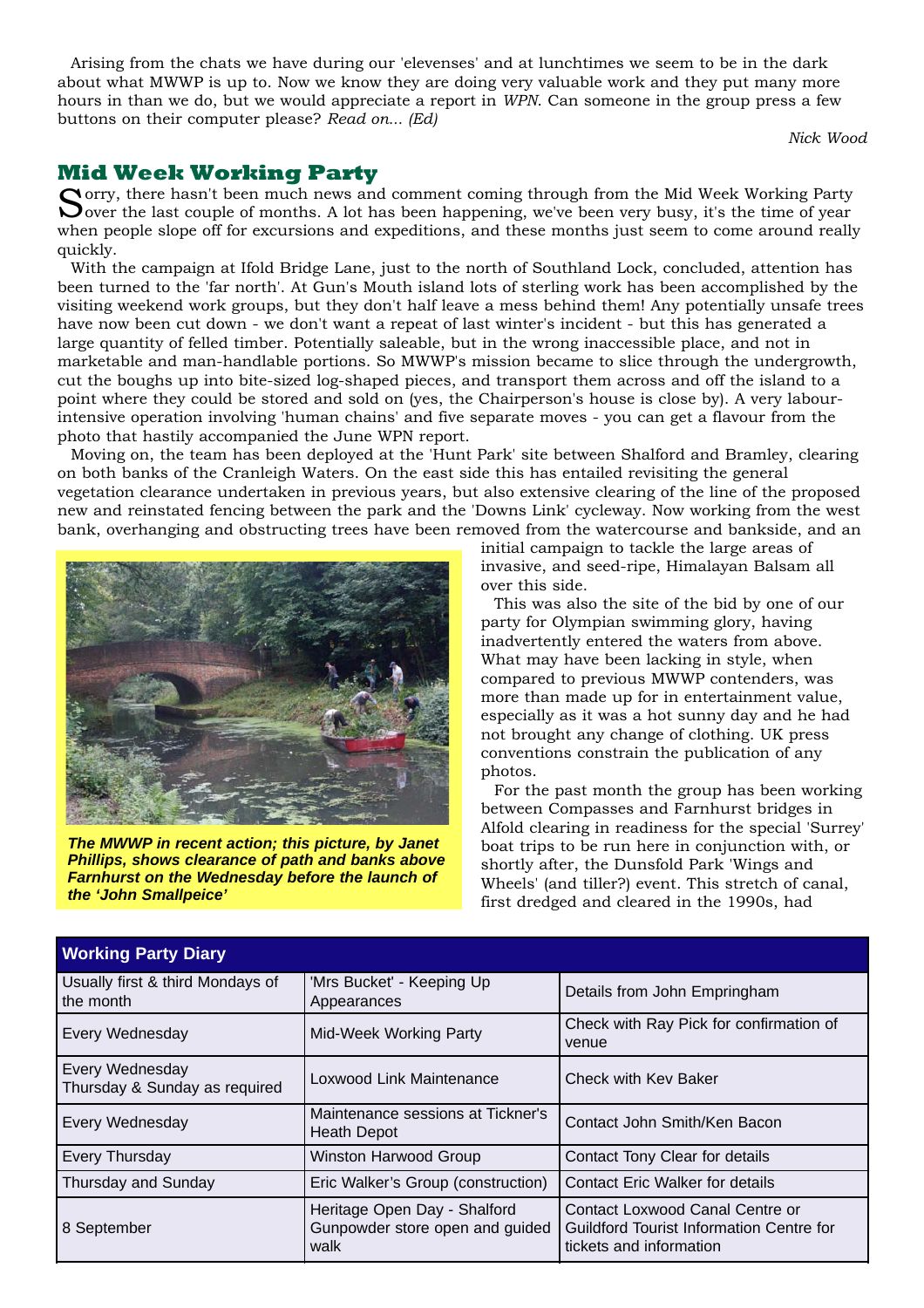become choked up with particularly fast-growing and virulent water plants. To enable boat operation, especially for the relatively deep draught of *'John Smallpeice's'* outboard, this weed has had to be removed by use of rakes and other long-reach tools. The far (Compasses) bank has been cleared of overhanging trees and undergrowth to reveal a vast assortment of scrap material, carpets and general rubbish that has been dumped here over the years. Extricating this debris and loading it for transit to Tickner's Yard required superhuman efforts from the whole team well beyond our leader's expectations. *Peter Lander (for Ray Pick)*

### **Hedgelaying Group**

**Doesn't time fly.** The 2012/13 season will be starting in about a month's time. So here are some dates for your diaries:<br>**Sept**: Mon 17, Tues 25 for your diaries:

**Sept**: Mon 17, Tues 25

**Oct:** Wed 03, Thurs 11, Mon 29

September will be trimming of the last season's hedge at Harsfold followed by trimming at Drungewick Bridge. Then we will either be coppicing or starting on the Drungewick slipway to heavy Plant Crossing hedge.

See you all soon, I hope.

*Keith Nichols Tel: 01403 753882; Mob: 07817 798865*

**Tickner's Heath Depot**<br>
Quite a quiet month at the depot due to holidays etc. Most of the past month has been spent clearing Quite a quiet month at the depot due to holidays etc. Most of the past month has been spent clearing<br>the depot of excess vegetation; this has given us more space to store items externally. As reported in last month's issue the brakes on the caravan had given trouble, and on investigation the problem was found to be general deterioration due to the length of time since it had been used. But with a little ingenuity and a certain amount of skill the problem was solved.

The team has once again been asked to exercise its not inconsiderable skills in the fencing department, and added a middle rail to the new fencing at the Compasses bridge. This will hopefully increase the safety aspect of the path by the canal.

We are at present making space in the scaffolding shed in preparation for the amount of Quickstage units coming back from the Southland project. Hopefully we will be ready to receive items at the end of September.

Well I think that's about it for this month, as I said earlier, a quiet month. All the best,

*John Smith*

#### **LWRG Weekend Camp**

The purpose of the weekend camp on 18/19 August was to complete the work initiated by NWPG in July, which was heavily affected by the poor weather during that month. The team of some 12 souls from London WRG was very ably led by young civil engineer Peter Fleming. Early notice from Dunsfold Airfield management had restricted the operation on Saturday due to a 'Help for Heroes' presentation and efforts had to be made to ensure that main deliveries of plant and materials happened on Friday 17th. Dave Kersley achieved an early delivery of small plant and materials on Saturday.

Most of the team had arrived Friday night and an early start was made on Saturday, with the temperature predicted to reach 30 deg C.

The initial work was to fill some seven or eight tonnes of crushed concrete adjacent to the gabion wall constructed by NWPG, to give required passive resistance. Due to difficult access this was added mostly by wheel barrow loading and difficult controlled tipping.

| <b>Name</b>           | <b>Group/Project</b>         | Tel           | e-mail                         |
|-----------------------|------------------------------|---------------|--------------------------------|
| <b>WACT Office</b>    | General enquiries            | 01403 752403  | office@weyandarun.co.uk        |
| John Benfold          | Working party coordinator    |               | restoration@weyandarun.co.uk   |
| <b>Michael Bates</b>  | Health & Safety Officer      | 07786 323515  | michael_bates@weyandarun.co.uk |
| <b>Eric Walker</b>    | Loxwood Projects             | 07717 855340  | tsg@weyandarun.co.uk           |
| Ray Pick              | <b>MidWeek Working Party</b> | 01483 272443  | anne.pick@btinternet.com       |
| John Empringham       | Monday Group                 | 01483 562657  | mondaygroup@weyandarun.co.uk   |
| <b>Kev Baker</b>      | Loxwood Link                 | 02380 861074  | loxwoodlink@weyandarun.co.uk   |
| John Smith            | <b>Tickner's Depot</b>       | 01903 235790  | depot@weyandarun.co.uk         |
| <b>Tony Clear</b>     | <b>Winston's Group</b>       | 01903 774 301 | winstonsgroup@weyandarun.co.uk |
| <b>Keith Nichols</b>  | Hedge laying                 | 01403 753882  | hedging@weyandarun.co.uk       |
| <b>Bill Nicholson</b> | Northern working parties     | 01844 343 369 | bill@nwpg.org.uk               |
| <b>Bill Thomson</b>   | <b>Working Party News</b>    | 07777 668 928 | bill thomson@weyandarun.co.uk  |